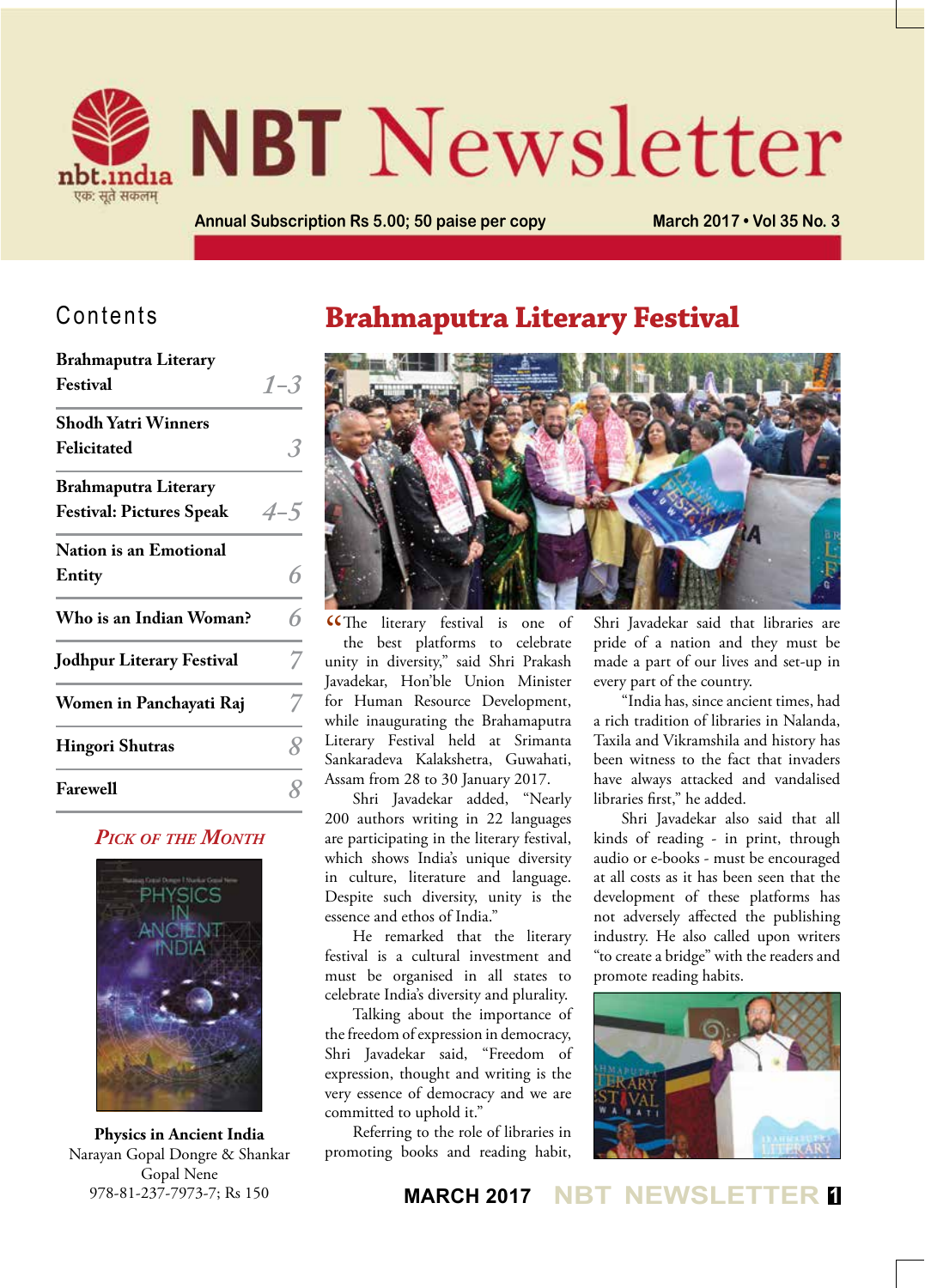

"Readers' participation is very important and the culture of reading is the essence of development of human beings," Shri Javadekar said.

Shri Sarbananda Sonowa, Hon'ble Chief Minister of Assam also spoke on the occasion. He said that literature is the mirror of the society which reflects create stronger ties,"

The other speakers on the occasion were: Shri Vinod Kumar Pipersenia, Chief Secretary, Government of Assam; Shri Baldeo Bhai Sharma, Chairman, NBT; Dr. Rita Chowdhury, Director, NBT; Shri Ajay Tewari, IAS Commissioner & Secretary to the

contemporary times like media, democracy, children's writings, literature from Northeast, Bangla literature, Hindi literature, oral literature and writings on wildlife among others. Wellknown authors from India and abroad like Rajiva Wijesinha, Sanjoy Hazarika, Narendra Kohli, Subhash Kashyap, Kula Saikia, Yuvan Chandrasekhar, Subramani, Baldeo Bhai Sharma, Prem Janmejaya, Francois Gautier, Rita Chowdhury, Giampaolo Simi, Jahnvi Barua, Jeyanthi Manokaran, Kaizad Gustad, Linda Christanty, Marika Johansson, Neal Hall, participated in these programmes.

Celebrity authors from Bollywood including Asha Parekh, Shatrughan Sinha, Rakeysh Omprakash Mehra and Shafi Ahmad also participated in the festival. They interacted with



its strengths and weaknesses. It has the ability to transform the society, enable readers to ask questions, start conversations and look for answers in uncertain times. Shri Sonowal hoped that the festival would be a great platform for interaction and exchange of ideas between readers and litterateurs across the country and abroad.

Dr Himanta Biswa Sarma Hon'ble Education Minister, Assam, said "Since time immemorial, the human civilization has thrived mostly on the bank of a river whether it is Indus, Nile, Mesopotamia, Huwang He or the Thames….Brahmaputra has also been at the core of Assam's folklore, inspiring literature, art and music even though often left behind a wave of destruction during the monsoon. Thus, Brahmaputra Literary Festival seeks out to recreate the magic of convergence of literature from all over the world to Govt. of Assam, Higher Education; Ms Mamang Dai, eminent poet; Shri Damodar Mauzo, eminent Konkani writer; and Ms Randy Taguchi, eminent author from Japan.

The three day gala event saw a number of discussions, conversations and reading sessions being organized on various important issues of



the booklovers and talked about their books and various facets of their life in Bollywood.

On the concluding day, the 'Readings on the Cruise' was organized in which the poets occupied the readers with their poetry. The programme was moderated by Desmond L Kharamawphlang.

The closing ceremony of the Festival was attended by Dr Narendra Kohli, eminent author, Mr Carlo Pizatti, Italian author, Shri Mridul Hazarika, and Vice Chancellor, Gauhati University among other.

A valedictory function was organized on 30 January 2017. Addressing the gathering, Shri Banwarilal Purohit, Hon'ble Governor of Assam said, "I am a serious reader. I read Munsi Premchand's *Namak Ka Daroga* in school and it changed my life. I read Harivansh Rai Bachchan who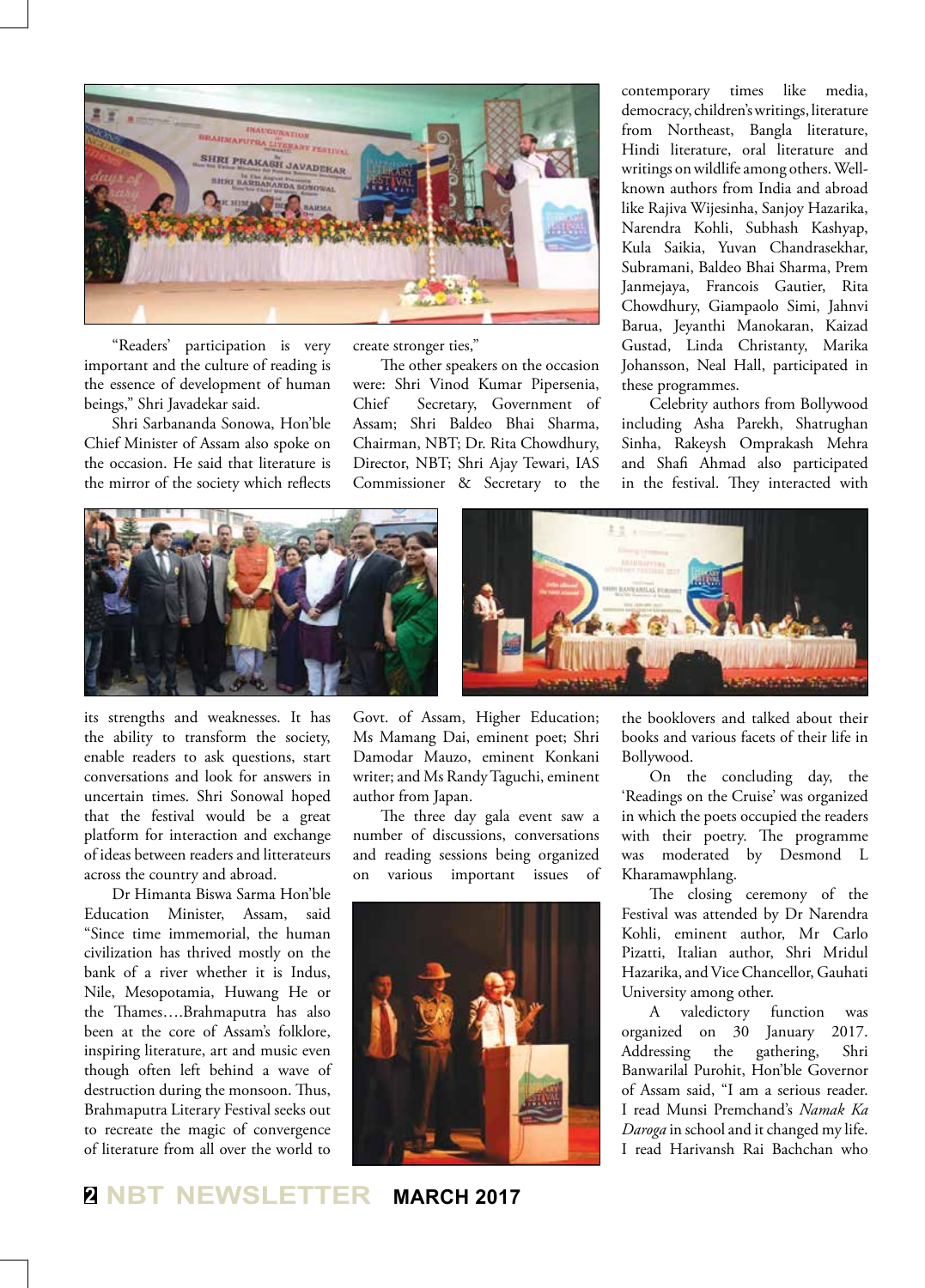did not drink but wrote *Madhushala*. There is great power in literature. I thank all for the successful conduct of the festival."

On this occasion, Shri V S Oberoi, Secretary, Department of Higher Education in the Ministry of Human Resource Development said "It was the first Brahmaputra Literary Festival, but I am sure it will grow into a landmark event in India and abroad, given the response from authors, readers and visitors. Guwahati is a greatly responsive city. To see so many young men and women visit the fest, partly out of curiosity, was a life- changing



experience for many. We will do it even bigger and better again next year. The Centre and the state governments are firmly behind it."

Shri Baldeo Bhai Sharma, Chairman and Dr Rita Chowdhury,

Director, NBT also spoke on the occasion.

Brahmaputra Literary Festival, an initiative by National Book Trust, India was organized in association with the Government of Assam. It brought together authors of different languages from different regions of India and abroad.

Different from other literary festivals organized across the country, Brahamaputra Literary Festival was an attempt to give a platform to young and established authors where they together shared their thoughts on literature, language and society.

# **Shodh Yatri Winners Felicitated**

A felicitation ceremony for the winners of the online Shodh Yatri contest was held at the Theme Pavilion on the sidelines of the New Delhi World Book Fair 2017.

Shri Baldeo Bhai Sharma, Chairman, NBT in his address said that youth must not read books only for career enhancement but should read books to become a good human being and contribute in nation building.

Congratulating the winners, he said that they have proved themselves to be an example for other students in pursuing extracurricular activities to widen their vision of the world.

In her address, Ms Nupur Singh, Director, ICHR congratulated the winners and felt happy to see that the youth are taking interest in history and culture.

The winners were felicitated with a certificate, wooden replica of Ashoka Stambh, and mementos.

The winners of the Shodh Yatri online contest include: Miss Aparajitha Nair (Delhi), Master S. Gururagav (Vellore, Tamil Nadu), Miss Tapsi Arora (Noida, Uttar Pradesh), Master Harish Rashid (Jammu & Kashmir), Miss Mitali Sahu (Maharashtra), Master Uma Shankar Rathor (Madhya Pradesh), Miss Hardika Lalwani (Bhopal, Madhya Pradesh), Master Ankit Jha (Uttar Pradesh), Miss Darsana J Varier (Cochi, Kerala), and



Master Akshar Tekchandani (Delhi).

The Shodh Yatri is a unique programme initiated by Ms Smriti Zubin Irani, former Minister for Human Resource Development, to encourage students to do research on India's contributions and influences as well as areas of contacts between India and other countries in the neighbourhood. In the process, the research findings will also trace the Indian roots in the evolution of their control and heritage.



The countries thus identified for the Shodh Yatri Programme include Bangladesh, Burma, Cambodia, Sri Lanka and Thailand.

In pursuing this programme the Ministry of HRD in association with Indian Council for Historical Research, Central Board of Secondary Education (CBSE) and National Book Trust, India organised an all India Online Contest to select students who could be part of the Programme.

The contest was open to students of classes X and XI, across all Boards of School Education and schools in the country. The contest included writing an essay on the theme at the MyGov. in website.

40 students (20 boys and 20 girls) were shortlisted for the interview which was conducted through Skype, in which ten students were selected as winners.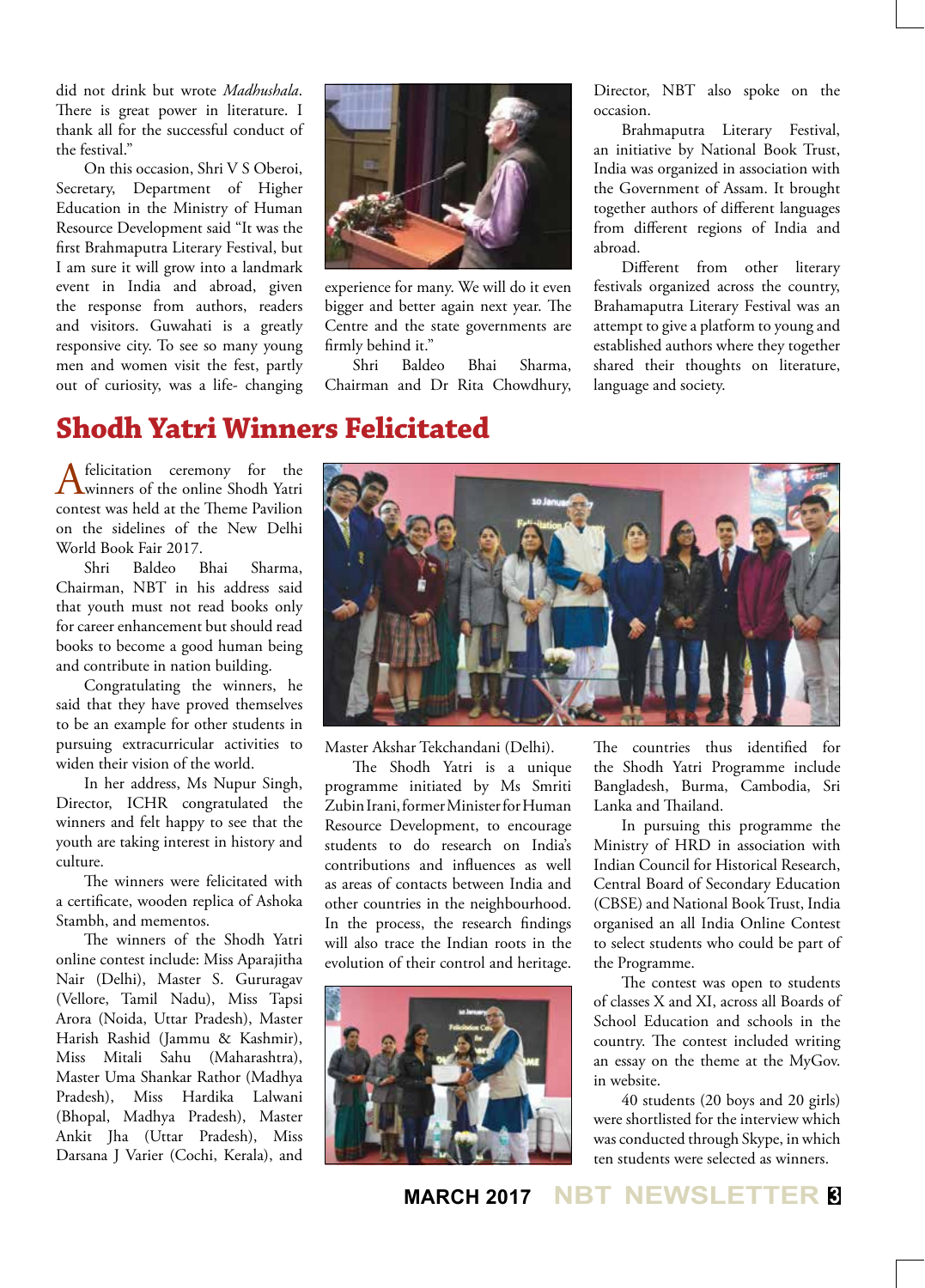



# **Brahmaputra Literary**



















# **<sup>4</sup> NBT NEWSLETTER MARCH 2017**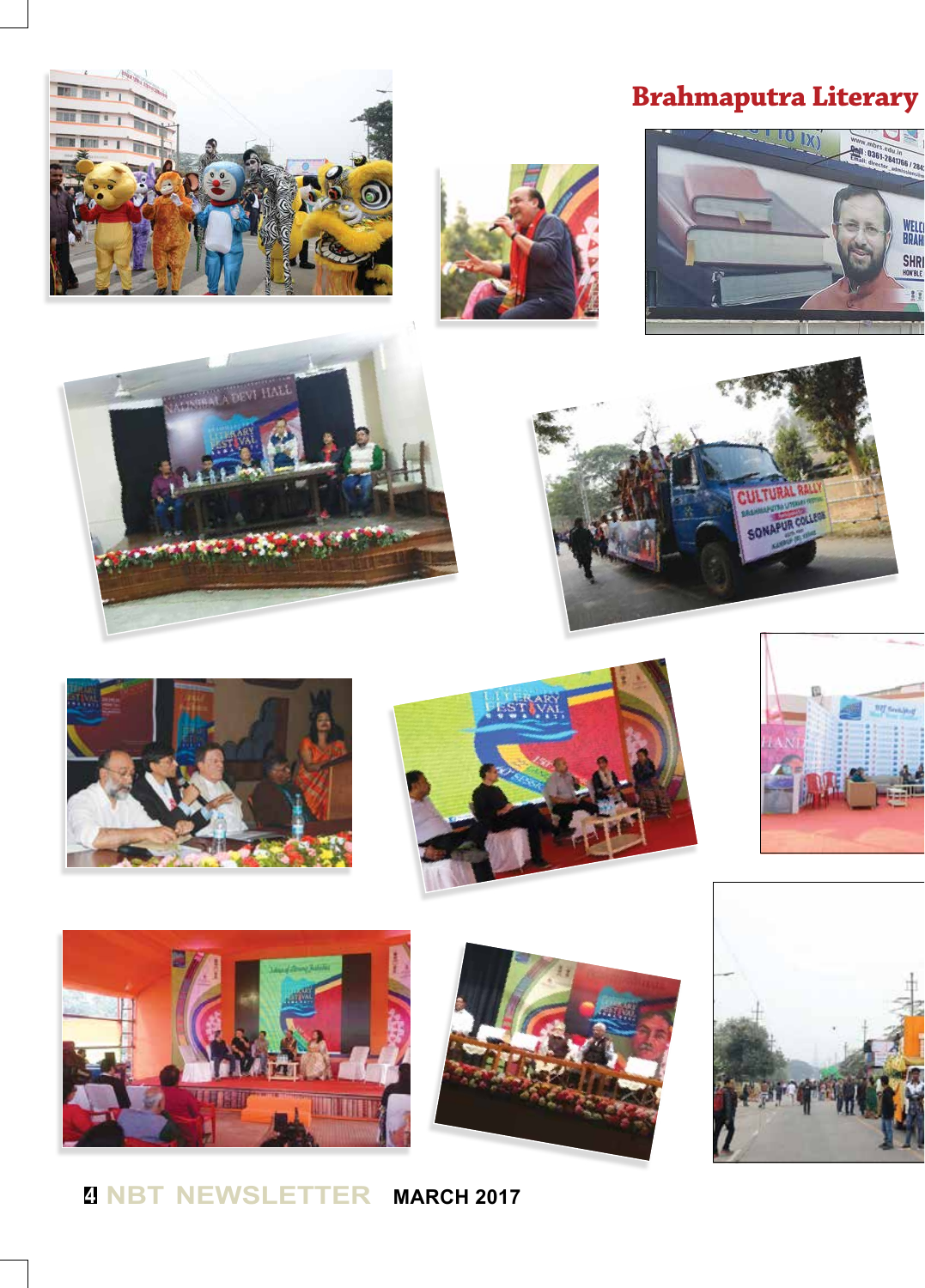# **Brahmaputra Literary Festival: Pictures Speak**























**MARCH 2017 NBT NEWSLETTER <sup>5</sup>**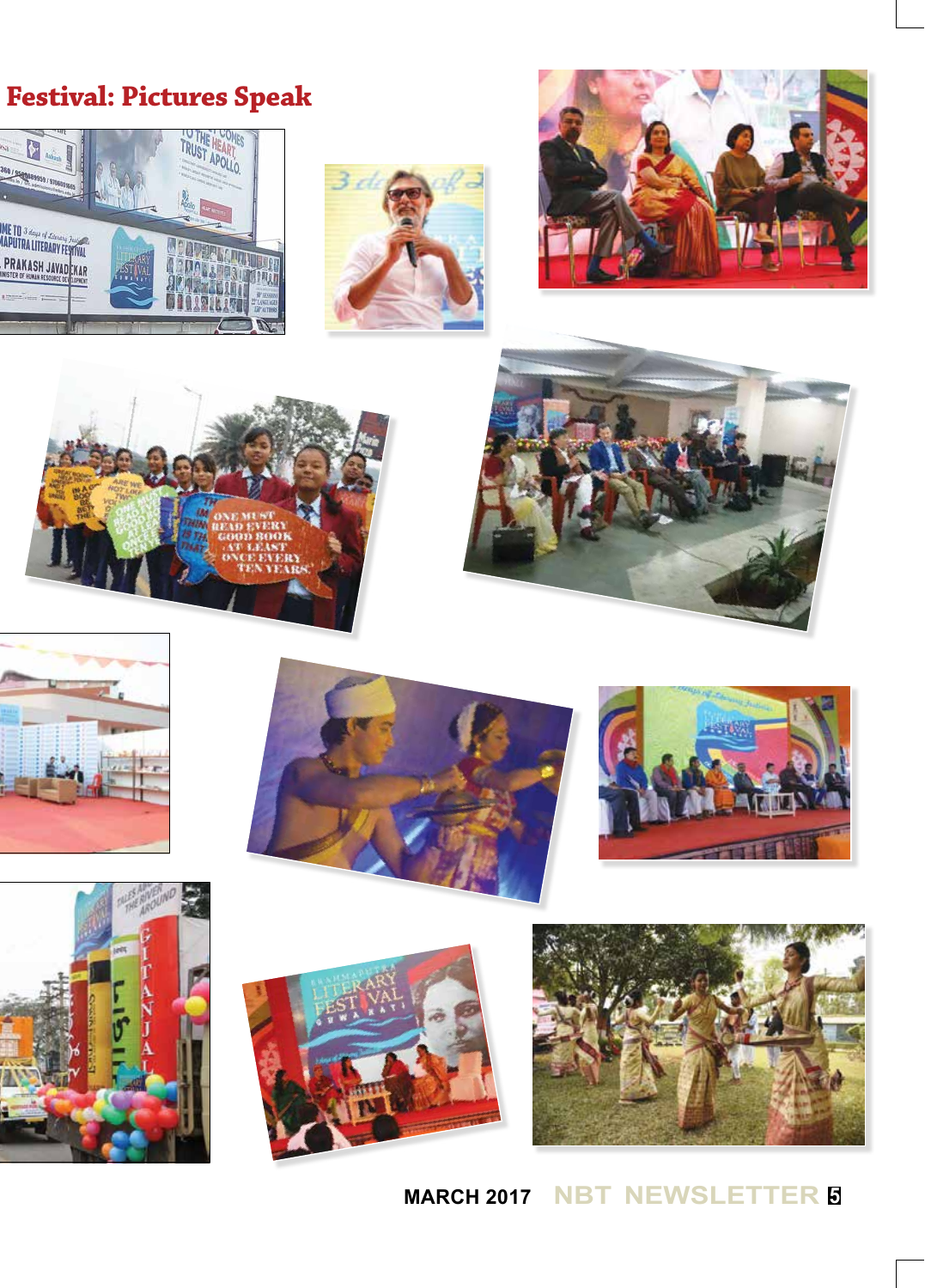# **Nation is an Emotional Entity**

The idea of nationalism in women's writings made for an engaging debate at the Theme Pavilion at the New Delhi World Book Fair held in Januray 2017. The Theme of the Book Fair was 'Manushi: Writings on and by Women'.

Panelled by Prof. Simi Malhotra, Dr. Meenakshi Bharat, Dr. Shormishtha Panja and Dr. Avdhesh, the debate began with a set of pertinent questions — What kind of writings are we talking about when we talk about women writings? What kind of languages are we talking about when we talk about writings?

According to Dr. Avdhesh, as far as nationalism is concerned, nation is an emotional entity, an idea. One should not subscribe to 'ism'. The moment we use the suffix 'ism', 'ism' becomes smaller and suffix becomes bigger. "We have to think of women's writing and nationalism as a metaphor of liberation," so according to him, not only writing, even phonocentric writing is also equally important.

Prof. Panja on the other hand stressed that when we talk about women and nationalism, the only picture that comes to one's mind is the portrait of Mother India in the form of a woman, silence of marginalized voices and onslaught of homogenization. Relying on homogenization will not work in India, she says. Notion of women is no

# **Who is an Indian Woman?**

Dr. Swati Guha (Bangla), Dr. Anamika (Hindi) and Ms. V.M. Girija (Malayalam) joined together in the discussion based on the theme "Meet the Authors from Various Languages" which was held at the Theme Pavilion. They read out portions from their works.

Swati Guha, a novelist and short story writer, read out few pages from one of her latest novels in Bengali and later translated into English. Through her stories, she brings out the painful woes of the marginalized and the poor.

longer a single notion. How do we talk about third gender? Notion of nationhood itself is a contested issue.

Dr. Bharat had a problem with the concept of one territorial space, which according to her, came with the Western concept that had

completely erased the earlier notion of nationalism. It also brought in its wake notions of how to look at a woman. Although looking at women's writing in the context of nationalism lead to myriad problems some say that women should stay at home, for some, women should be educated and for someones, women should know the outside world and so on. But there was an unwritten conspiracy at hand that kept woman at home because it was thought that woman was good in keeping the spirituality of India intact. Even today, women are not considered competent to talk about nationalism. If women are writing about nationalism, it was considered as talking about issues related only to women. One cannot get out of these issues by simply picking up a pen and write. Women in themselves are a little hesitant to pick up such issues.

Why should women take the burden of writing about nation? Writing itself had moved away from writing about questions of nationalism with

Girija read out the English version of her poem titled 'Sleeping Poem'. Through her poetry she tries to represent the adivasi women, women from rural areas, women from the cities, so in her words her poems are "ambiguous" because they carry so many women from different walks of life. She questions, "Who is an Indian Woman?" Are they women of slums, women of city, women of Adivasi? Is there an India that portrays a proper India? She cannot touch, see, feel and yet she writes in Indian Languages.



the emergence of some recent genres like science fiction, etc. What kind of idea of India as a nation are we talking about? Is it confined to geopolitical? Are we talking about India in Australia, US, UK etc.? In Prof. Avdhesh's words "Any kind of discourse is a writing whether it is Dalit writing, Diaspora writing etc. The continuous phase in women's writing will be a diverse, inclusive and driving force without losing its entity."

Prof Panja on the other hand said that we can only move forward if we remember the past. The responsibility of mothering the culture is given to women. Why should women take the responsibility of carrying the burden of Indian cultures, she asks. Women's voices are a reality check, they bring us back to earth, they talk about nitty, gritty things of day to day life. Women should have an open field to choose the topic just as the male writers have the space to choose topics on their own.

Ideas change so even the present discourse will change in the days to come.



On the other hand, Dr. Anamika read out several of her poems in Hindi and one in English titled "Women were read as torn pages of a children's notebook".

Later, the writers had a lively discussion with the audience.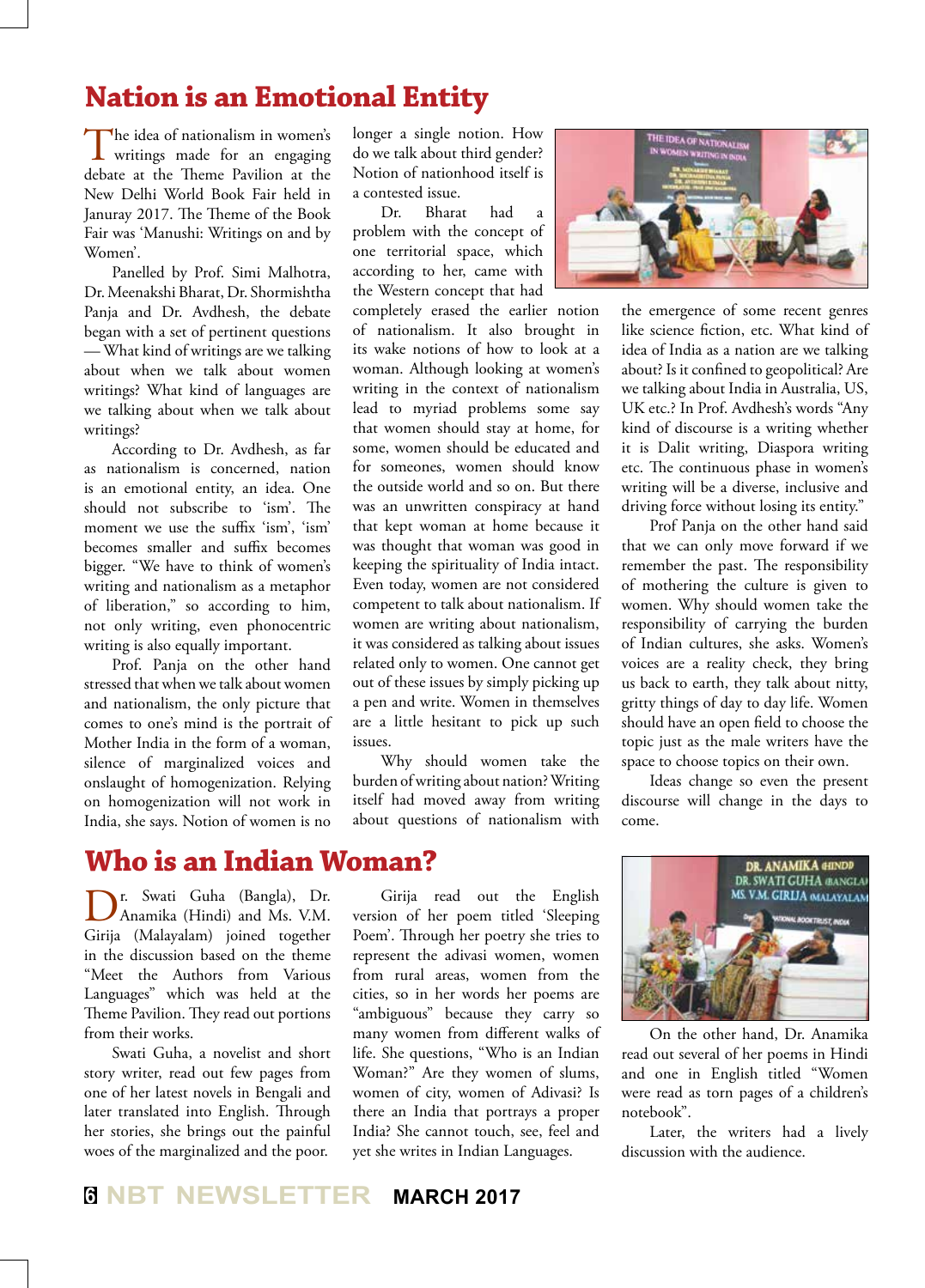# **Jodhpur Literature Festival**



CLI terature is powerful. It can achieve<br>those goals which are difficult for those goals which are difficult for the governance to achieve," said Shri Rajpal Shekhawat; Hon'ble Minister of Urban Development and Housing Department, Govt. of Rajasthan at the inauguration of Jodhpur Literature Festival held at Zanana Garden, Jodhpur from 23 to 24 December 2016.

Speaking on the occasion, Baldeo Bhai Sharma, Chairman, NBT said, "Literature had originated for the well being of mankind." He added that literature has a significant role in developing human values.

The festival was inaugurated in the presence of Shri R K Sinha, Hon'ble Member of Parliament (Rajya Sabha); Shri Ghanshyam Ojha, Mayor of Jodhpur, Shri Gopal Krishna Vyas, Hon'ble Justice, Rajasthan High Court; Shri Gyanesh Upadhyay, Editor, Rajasthan Patrika; Ramanandacharya Swami of Kashi Peeth; Shri Sheen Kaaf Nizam, noted author; and SHRI Mahendra Singh Rathore, Chairman, Jodhpur Development Authority.

National Book Trust, India had also put up its stall at the festival in which NBT books in Hindi, English and other languages were displayed.



During the festival more than twenty sessions of discussions, presentations and interactions, etc. were organized in which authors, scholars and professionals from varied fields like Om Thanvi, noted journalist; Hassan Kamaal, noted lyricist; Anup Jalota, noted singer, among others participated.

# **Women in Panchayati Raj**

CIf we wish to develop our country,<br>the way our forefathers proposed, we the way our forefathers proposed, we need to develop our villages first and the gram panchayats," said Shri Upendra Kushwaha, Hon'ble Minister of State for Human Resource Development while releasing the book *Panchayat Mein Mahilayen: Chunautiyan aur Sambhavnayen*, published by National Book Trust, India. The book release was held at the Theme Pavilion at the New Delhi World Book Fair.

He added that while panchayati raj is a direct form of democracy, the Parliament form of democracy is an indirect one. In villages it is the people who participate in gram sabhas. In the Parliamentary form, the elected candidates are the voice of the people in the house. He also said in most of the cases, even if the women are elected in panchayats, it is the male who actually take the decisions, and so we should encourage the participation of more and more women in panchayats. He also underlined the importance of empowering women through education.



In his address, Dr Mahipal, the author of the book said in our society women gram panchayat members have dual responsibilities of taking care of household duties as well as their duties as a member of the gram panchayat. The 73rd Amendment to the Constitution made provisions for the women to be part of panchayats.

Following the release of the book, Ms Nazma Khan, a panchayat member; Prof. Pamela Singla, Depart of Sociology, University of Delhi and Dr Mahipal discussed about women's participation in panchayats. Ms Khan said that she had the strong support of her family because of which she could discharge duties as a panchayat member. Some of the initiatives that she has undertaken include setting up a tailoring center for women and creating awareness about the importance of education among the village women.

In her observations, Prof. Singla said that it is encouraging to note that there are over 10 lakh women panchayat members in India. This is despite the fact that most of the members face several challenges including political, financial and social.